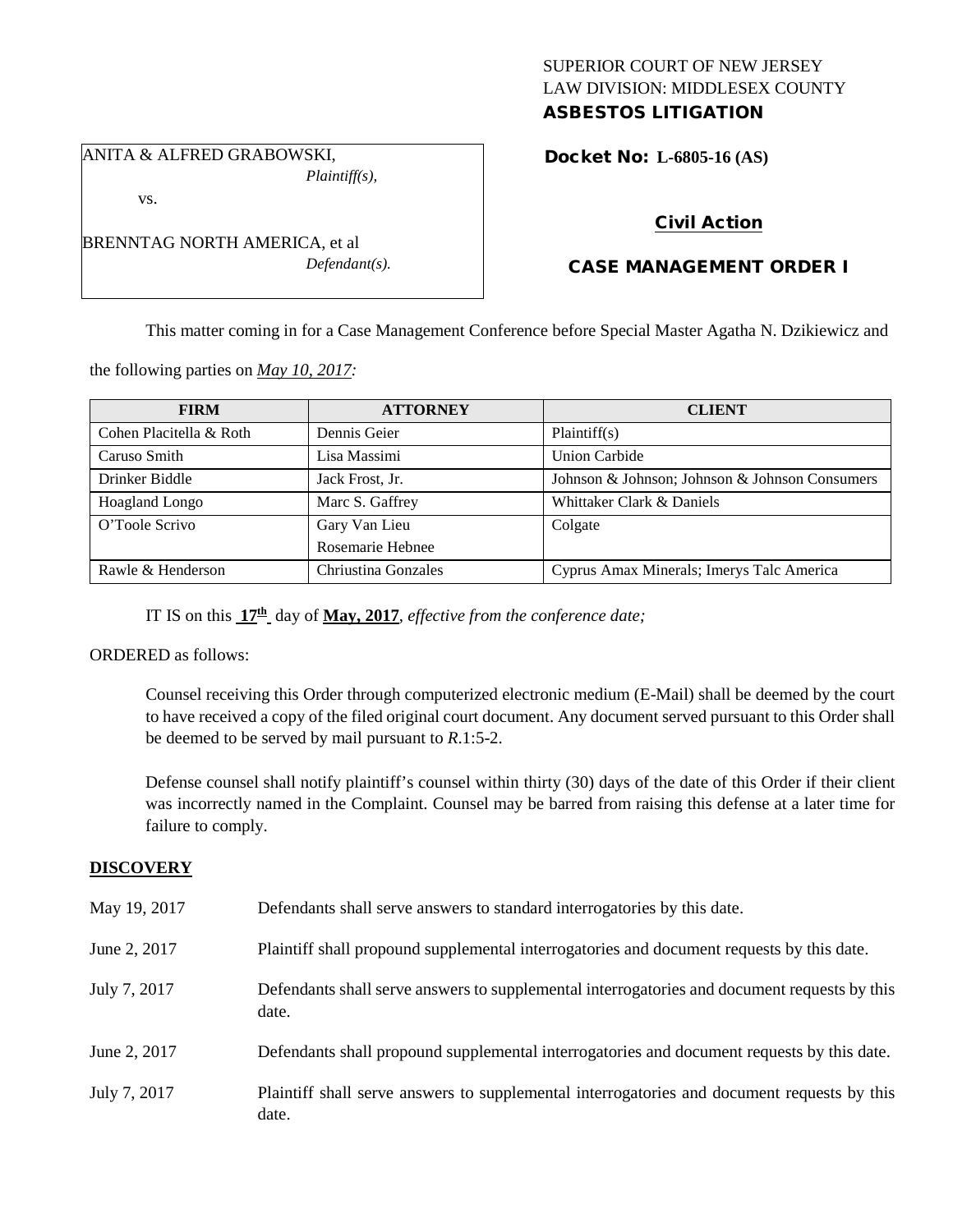- September 15, 2017 Fact discovery, including depositions, shall be completed by this date. Plaintiff's counsel shall contact the Special Master within one week of this deadline if all fact discovery is not completed.
- September 15, 2017 Depositions of corporate representatives shall be completed by this date.

### **EARLY SETTLEMENT**

September 22, 2017 Settlement demands shall be served on all counsel and the Special Master by this date.

### **SUMMARY JUDGMENT MOTION PRACTICE**

- October 6, 2017 Plaintiff's counsel shall advise, in writing, of intent not to oppose motions by this date.
- October 20, 2017 Summary judgment motions shall be filed no later than this date.
- November 17, 2017 Last return date for summary judgment motions.

### **MEDICAL DEFENSE**

- August 1, 2017 Plaintiff shall serve medical expert reports by this date.
- August 1, 2017 Upon request by defense counsel, plaintiff is to arrange for the transfer of pathology specimens and x-rays, if any, by this date.
- December 8, 2017 Defendants shall identify its medical experts and serve medical reports, if any, by this date. In addition, defendants shall notify plaintiff's counsel (as well as all counsel of record) of a joinder in an expert medical defense by this date.

## **LIABILITY EXPERT REPORTS**

- October 6, 2017 Plaintiff shall identify its liability experts and serve liability expert reports or a certified expert statement by this date or waive any opportunity to rely on liability expert testimony.
- December 8, 2017 Defendants shall identify its liability experts and serve liability expert reports, if any, by this date or waive any opportunity to rely on liability expert testimony.

#### **ECONOMIST EXPERT REPORTS**

- October 6, 2017 Plaintiff shall identify its expert economists and serve expert economist report(s), if any, by this date or waive any opportunity to rely on economic expert testimony.
- December 8, 2017 Defendants shall identify its expert economists and serve expert economist report(s), if any, by this date or waive any opportunity to rely on economic expert testimony.

#### **EXPERT DEPOSITIONS**

January 5, 2018 Expert depositions shall be completed by this date. To the extent that plaintiff and defendant generic experts have been deposed before, the parties seeking that deposition in this case must file an application before the Special Master and demonstrate the necessity for that deposition. To the extent possible, documents requested in a deposition notice directed to an expert shall

\_\_\_\_\_\_\_\_\_\_\_\_\_\_\_\_\_\_\_\_\_\_\_\_\_\_\_\_\_\_\_\_\_\_\_\_\_\_\_\_\_\_\_\_\_\_\_\_\_\_\_\_\_\_\_\_\_\_\_\_\_\_\_\_\_\_\_\_\_\_\_\_\_\_\_\_\_\_\_\_\_\_\_\_\_\_\_\_\_\_\_\_\_\_\_\_\_\_\_\_\_\_\_\_\_\_\_\_\_\_